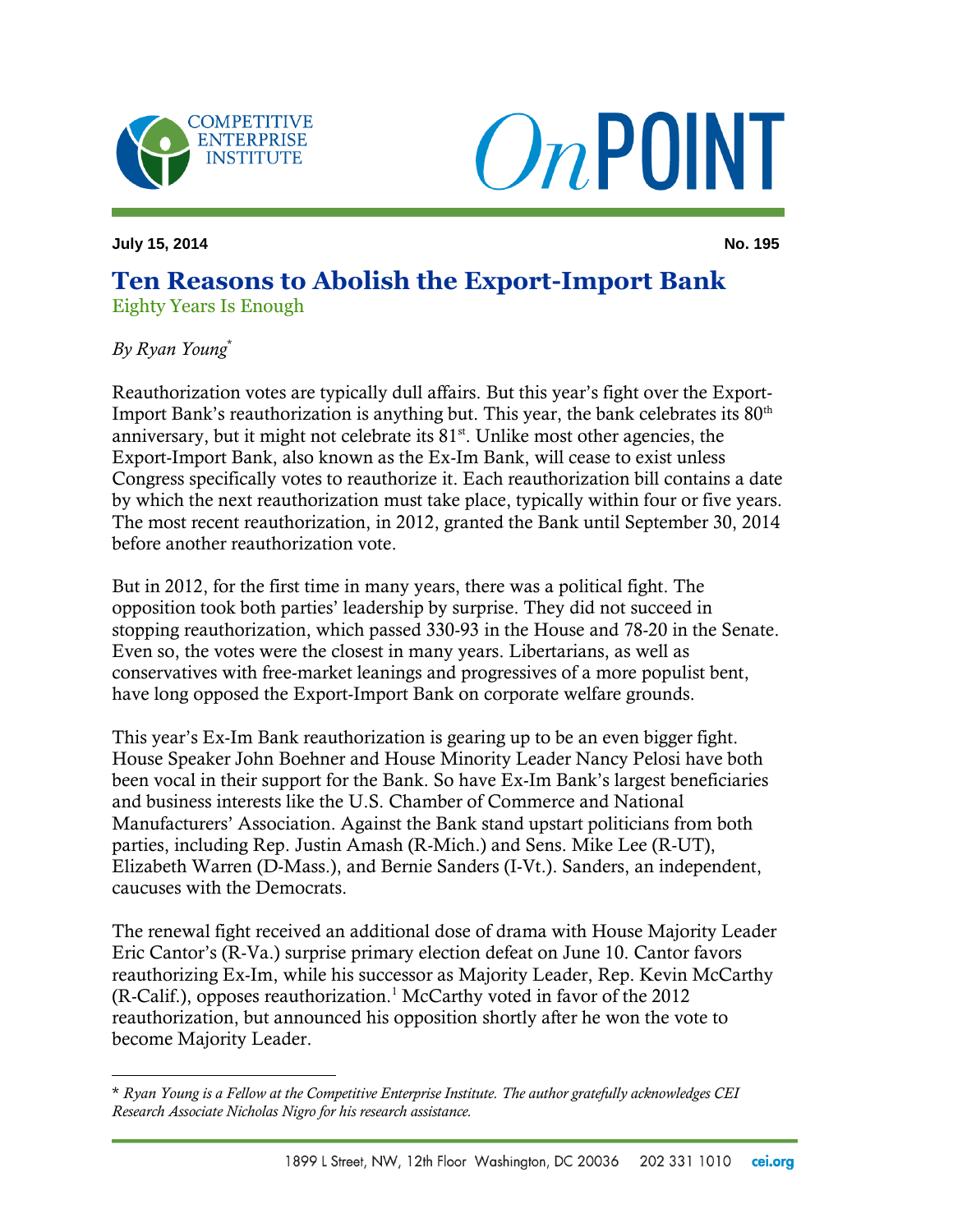Ex-Im opponents can win three ways. One is to delay. Without a reauthorization vote, the Ex-Im Bank's charter automatically expires on September 30. At that point, the Bank would cease to exist. Its portfolio would move to the Treasury Department, and be gradually wound down over a period of several years. (Ex-Im's longest-term financial product takes 18 years to mature.) The second way is to vote it down. The third way is for Congress to pass, and President Obama to sign, the Export-Import Bank Termination Act, sponsored by Rep. Amash and Sen. Lee.<sup>2</sup>

The stage for this big political fight of 2014 was first set up on February 2, 1934, when President Franklin D. Roosevelt issued Executive Order 6581, creating the Export-Import Bank.<sup>3</sup> Originally called the Export-Import Bank of Washington, its mission was to increase U.S. trade with the Soviet Union. The following month, FDR's Executive Order 6638 created the Second Export-Import Bank of Washington, tasked to increase trade with Cuba (pre-Castro and pre-embargo).<sup>4</sup> The two Ex-Im Banks merged in 1936 and became an independent agency with the passage of the Export-Import Bank Act of 1945.<sup>5</sup>

For most of its history, the Export-Import Bank has directed most of its benefits to a handful of large, politically connected firms. In other words, its main function is to dispense corporate welfare. With more \$37 billion in business in 2013 and a total portfolio near its statutory limit of \$140 billion, Ex-Im is one of the federal government's largest corporate welfare programs.<sup>6</sup> President Obama wants to raise the cap to \$160 billion with this year's reauthorization.<sup>7</sup>

This paper collects 10 reasons why the Export-Import Bank should be abolished by any of those three methods.

**1. Ex-Im Is Pro-Business, Not Pro-Market.** The Ex-Im reauthorization vote provides the perfect litmus test for which members of Congress are *pro-business* and which are *pro-market*. The distinction is an important one. Pro-business policies are aimed at helping specific businesses. The General Motors bailout is a good example. Pro-market policies focus on maintaining an open and fair competitive market process, under which companies succeed or fail on their merits.<sup>8</sup>

The Export-Import Bank is a classic example of pro-business policy that, while clearly helpful to certain businesses, is harmful to the competitive market process as a whole. Ex-Im is colloquially known as "Boeing's Bank," for good reason. In most years, Boeing accounts for more than 40 percent of the Ex-Im Bank's business.Ex-Im's top 10 beneficiaries accounted for 76 percent of its business in 2013.<sup>9</sup>

There is only so much investment capital to go around throughout the economy. Therefore, every time the Ex-Im Bank secures favorable terms for one of its beneficiaries, another company elsewhere has to pay more for financing, or may lose access to it entirely.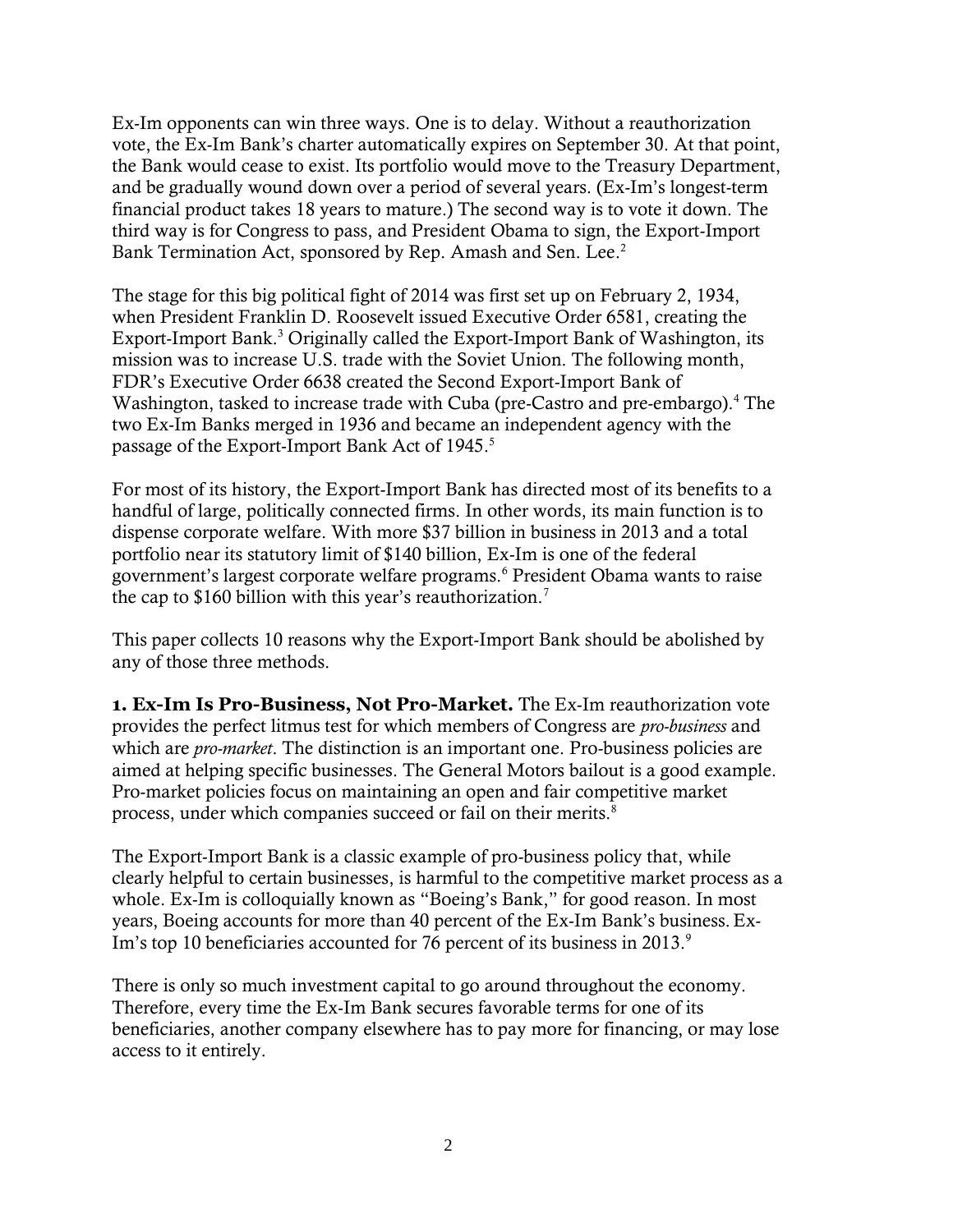Worse, the Export-Import Bank's politically directed financing decisions are not subject to market discipline. Over the years, Ex-Im has secured financing for companies such as Enron and Solyndra.<sup>10</sup> It also has a policy of giving special treatment to politically favored sectors, such as renewable energy and other green industries. In fact, 10 percent of Ex-Im's authorizations are required to go to renewable energy projects. Ex-Im has restrictions on financing "High-Carbon Intensity" projects.<sup>11</sup> It also considers uneconomic factors, such as the race and gender of company executives<sup>12</sup> and whether they are military veterans.<sup>13</sup>

Another uneconomic factor is political access, which creates an additional deadweight loss by diverting activity and resources away from entrepreneurship and toward lobbying.

**2. Ex-Im Favors some Businesses while Hurting others.** The Export-Import Bank has given financing to more than 20 foreign airlines, many of them state-owned or state-supported, to buy Boeing jets. Air India, Korean Air, Irelandbased Ryanair, and 14 other airlines each received more than \$1 billion in financing during the period 2000-2013. Emirates Airlines saves as much as \$20 million per plane purchased with Ex-Im financing, according to Congressional testimony by Delta Airlines CEO Richard Anderson.<sup>14</sup> Air India, with Ex-Im's help, was able to drive Delta out the Indian market entirely.<sup>15</sup>

Ex-Im does not engage in much direct lending. Instead, it mostly guarantees loans taken out by companies from third-party banks. If an airline is unable or unwilling to pay back the third-party loan, Ex-Im will step in and repay it with taxpayer dollars. Ex-Im's loan guarantees allow those airlines to secure extremely favorable interest rates, saving them a great deal of money. The quid pro quo, of course, is that the airlines buy planes from Boeing instead of Airbus or Embraer.

Delta Airlines, which opposes the Export-Import Bank giving direct assistance to its foreign competitors, sued Ex-Im in 2011 and again in 2013, with Hawaiian Airlines and the Air Line Pilots Association joining as plaintiffs.<sup>16</sup> Other domestic airlines probably have similar sentiments, but have been less vocal about it. Some politicians might argue that Delta and other aggrieved companies should receive their own subsidies to balance out Ex-Im's favors for their foreign competitors. A better policy would be for government to neither help nor hinder. Good companies that satisfy their customers will win out in the end.

Ex-Im's activities do not just harm domestic companies. They also harm domestic workers. In 2005, General Electric used a \$3 million Ex-Im grant to move one of its factories from Bloomington, Indiana, to Celaya, Mexico. "My taxes are paying to ship my job to Mexico," quipped one of the 470 laid-off workers.<sup>17</sup>

**3. Ex-Im Favors Big Businesses over Small.** Ex-Im touts that the vast majority of its lending activities go to smaller businesses. This is true by *number of loans*—in 2013, 2,160 out of 2,775 businesses receiving Ex-Im financing were small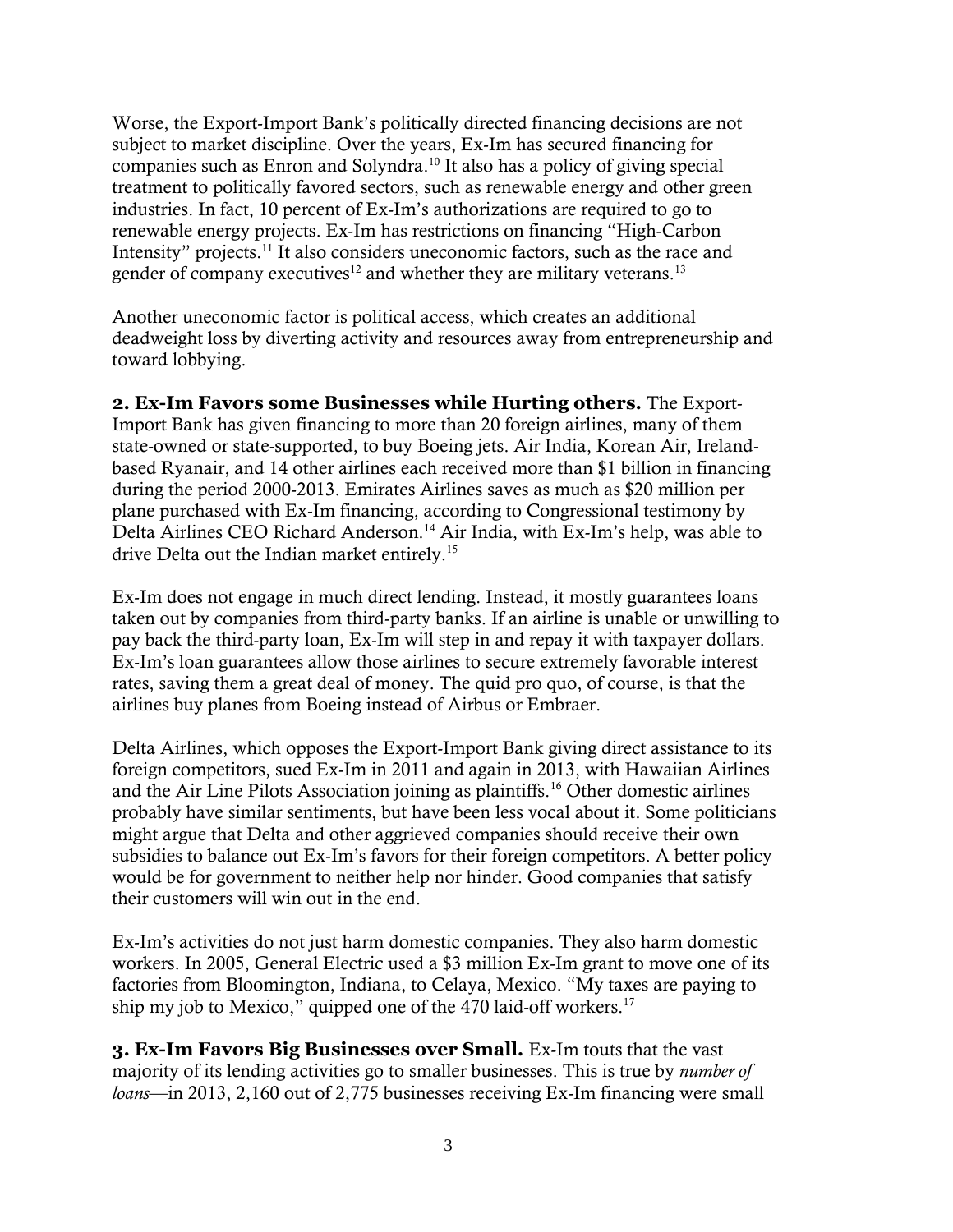businesses, a little more than 78 percent.<sup>18</sup> But Ex-Im's claim is completely off the mark by the more important metric of *dollar value of loans*. More than 80 percent of Ex-Im financing, measured in dollars, goes to big firms.<sup>19</sup>

Ex-Im's preferential treatment of bigger firms is in direct violation of its charter, which states: "[T]he Bank shall make available, from the aggregate loan, guarantee, and insurance authority available to it, an amount to finance exports directly by small business concerns … which shall be not less than 20 percent of such authority for each fiscal year."<sup>20</sup>

Small businesses' share of Ex-Im financing failed to meet that 20 percent threshold in 2011 (18.45 percent), 2012 (17.11 percent), and 2013 (18.96 percent). Ex-Im Inspector General Osvaldo Luis Gratacos, in testiomny before the House Committee on Financial Services in 2013, admitted: "Ex-Im Bank has increased the amount of money going to small business transactions, but has not met the 20 percent threshold."<sup>21</sup> Also worth noting is that Ex-Im's definition of small businesses covers firms with up to 1,500 employees.

**4. Ex-Im Invites Corruption.** When government has a lot of money and power, it is natural for people to curry its favor. It is just as natural for those wielding money and power to use it for personal gain. The Export-Import Bank provides numerous real-world examples of this human frailty. On June 23, *The Wall Street Journal* reported that four Ex-Im employees have been removed or suspended in recent months, "amid investigations into allegations of gifts and kickbacks."<sup>22</sup>

Former Ex-Im employee Johnny Gutierrez allegedly accepted cash payments from an executive of Impex Associates, a Florida-based construction equipment manufacturer that has received Ex-Im financing on multiple occasions. The other cases involve two "allegations of improperly awarding contracts to help run the agency," and another employee who accepted gifts from an Ex-Im suitor. A spokesman responded to the allegations by drily noting, "[T]he Export-Import Bank takes extremely seriously its commitment to taxpayers and its mission to support U.S. jobs." $23$ 

These are not isolated incidents. In 2010, Bloomberg News reported that Exxon Mobil Corp. paid for nearly \$100,000 of travel expenses for Ex-Im employees to locations including London, the South Pacific, and Tokyo.<sup>24</sup> Exxon Mobil was seeking \$3 billion in financing from Ex-Im at the time, and received it 11 months later. The Heritage Foundation's Diane Katz found that 74 potential cases of fraud have occurred since April 2009.<sup>25</sup> For an agency with only 400 employees, this is a very serious problem.

These corruption allegations offer another reason to end the Export-Import Bank. With Ex-Im gone, its beneficiaries would spend less time wooing government officials and more time actually creating value for consumers.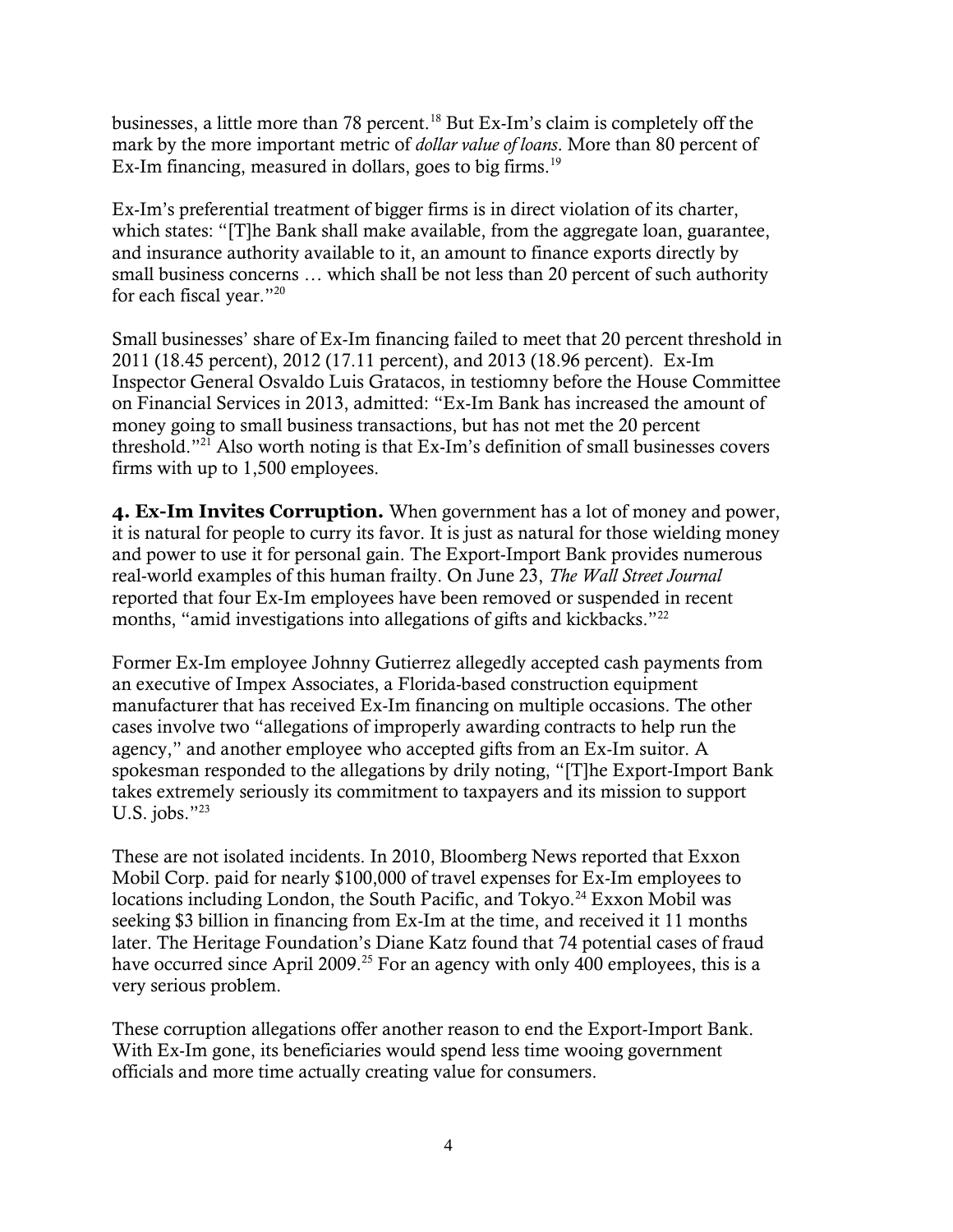**5. Ex-Im's Dual Mandate Contradicts Itself.** One plank of the Export-Import Bank's mission is to give financing to companies that might not be able to get it otherwise. But Ex-Im is also supposed to keep risk in check by only making or backing loans with a high likelihood of being paid back. Both planks sound reasonable on their own, but in practice they contradict each other. If the private sector is unwilling to lend to a company, it is probably because banks do not expect to get their money back.

Prudence dictates that Ex-Im also stay away from such risky investments, despite its mandate to provide financing where the private sector will not. Moreover, a company that looks like a solid investment, with very little risk of default, would meet Ex-Im's risk management criteria, but it would also have very little trouble securing private sector financing.

**6. Ex-Im Perpetuates Discredited Mercantilist Economics.** Many people believe U.S. companies should export as much as possible, and buy imports only when necessary. Adam Smith called this balance-of-trade obsession "mercantilism," and he spent hundreds of pages debunking it in *The Wealth of Nations*, noting that "in the mercantile system, the interest of the consumer is almost constantly sacrificed to that of the producer."<sup>26</sup> Right now, the U.S. runs a current account deficit, popularly called the trade deficit, of \$47.2 billion.<sup>27</sup> Trade balancers—today's modern mercantilists—would rather see a current account surplus. A major part of Ex-Im's mission is to move the trade balance in a more mercantilist direction.

There is an easier way to shift America's balance of trade toward exports, without need for the Ex-Im Bank.<sup>28</sup> First, fill a container ship with American-made goods. If the goods are expensive and compact enough, a single ship could easily hold billions of dollars of cargo. When the ship is completely full, send it out to sea. Once it leaves U.S. territorial waters, the goods count as exports in official statistics. Before the ship reaches port overseas, the crew sinks the vessel (and escape safely, of course). As far as U.S. trade balance statistics are concerned, the best place for all those goods is on the ocean floor, because that way they cannot be exchanged for imports.

Now suppose a foreign country adopts a similar balance-of-trade scheme, but instead of sinking their goods-laden ship, it allows it to reach port in the U.S. The ship's crew then leave the goods on the dock, free for the taking, and return home emptyhanded. That way, the foreign ship does not import anything back home, which would ruin its home country's balance of trade statistics. The result for U.S. consumers is a bunch of free stuff. Even if this disadvantages U.S. businesses that make similar goods, the American people are undeniably better off.

These stories illustrate a simple truth: *Exports are the price we pay for imports.* Exports are a good thing when the person or company doing the exporting gets something in exchange that it values more highly than what it gives up.<sup>29</sup> The Export-Import Bank, by artificially increasing exports, is not making sure its beneficiaries are making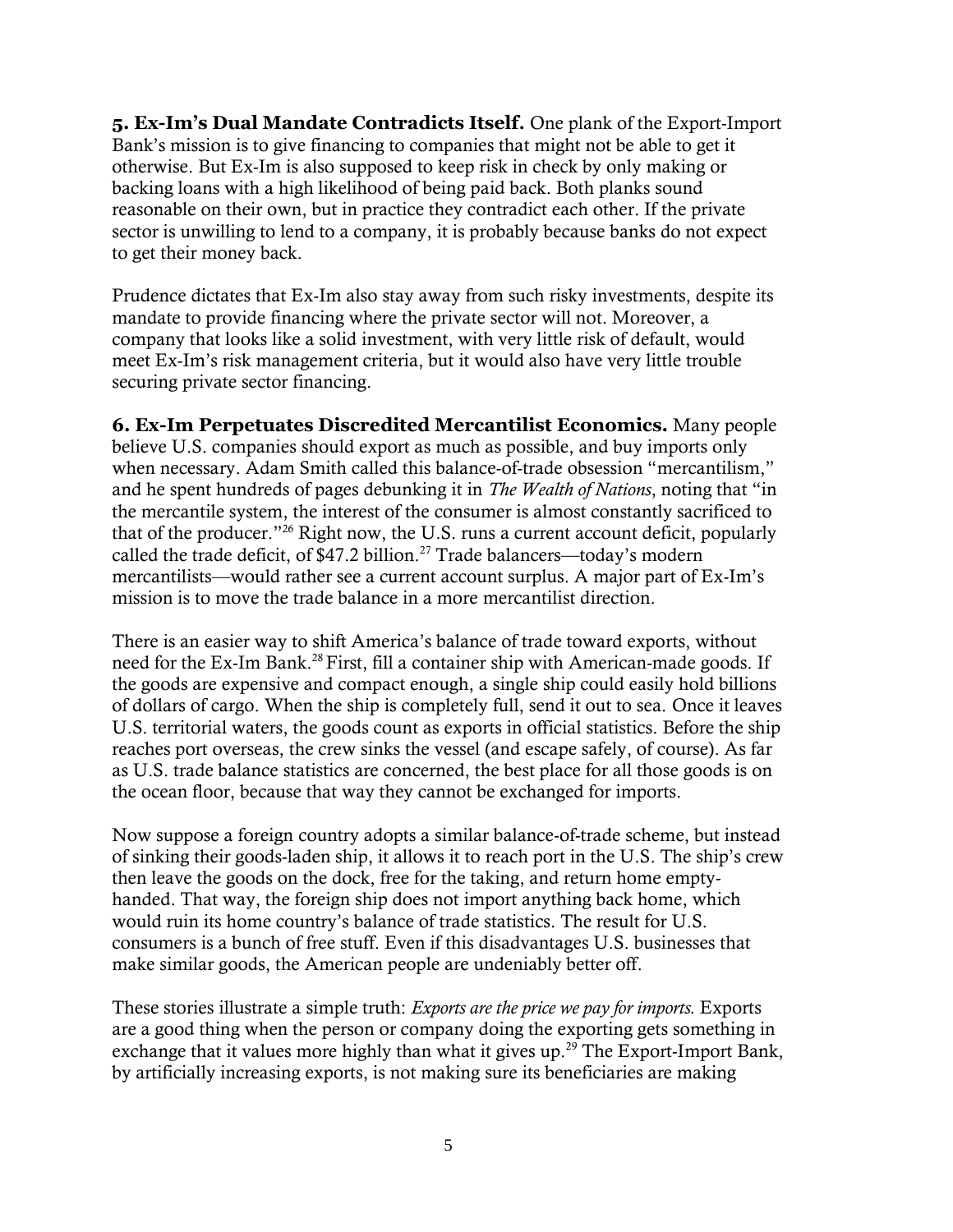worthwhile exchanges or that U.S. consumers have access to all the goods they would like.

Other U.S. government policies make it artificially difficult for companies to export, including the highest corporate tax rate among OECD countries and derivative rules from the 2010 Dodd-Frank financial regulation bill. If increasing exports is one of the federal government's policy goals, it should remove these barriers rather than try to offset them with other interventions such as Ex-Im. Supporting deregulation and opposing corporate welfare, it turns out, are two sides of the same coin.

**7. Ex-Im Subsidizes Banks.** The United States, along with many other countries, is adopting the Basel III capital standards for banks.<sup>30</sup> The Basel standards are complicated, and require different levels of capital financing (stock ownership) for different kinds of assets. The general rule is that riskier investments are required to be financed with a higher proportion of capital. Less risky assets have lower capital standards. In other words, the required mix of liabilities—owners' equity and borrowing—used to finance assets changes with the expected risk of those assets.

Since the Basel standards were written by governments with some help from the world's major banks, they give favorable treatment to government debt held by banks. In fact, the risk-weighted capital requirement for U.S. government debt or U.S. government-backed debt is zero.<sup>31</sup> This gives banks an incentive to invest in more government debt and government-backed securities than they would without this preferential treatment. By investing in government-backed debt, banks can artificially increase their return on equity.

Enter Ex-Im. If a bank makes a loan to a foreign firm to buy U.S. products, Ex-Im can guarantee that debt. The full faith and credit of the U.S. government attaches to Ex-Im guarantees, eliminating any commercial or other risk the bank has taken on. Courtesy of Ex-Im, the bank now holds a risk-free asset with a greater return than other risk-free assets. In addition, the Basel rules let the bank be funded with less capital because of the government's support for the Ex-Im-backed loan. That lets the bank generate higher profits relative to its stock, artificially boosting bank owner profits by putting taxpayers on the hook if the loans go bad.

**8. "Other Governments Do It" Doesn't Make It Right.** One justification for Ex-Im is that its activities offset unfair advantages that other governments give to their domestic industries—a fallacy economist Joan Robinson refuted thusly: "Even if your trading partner dumps rocks into his harbor to obstruct arriving cargo ships, you do not make yourself better off by dumping rocks into your own harbor."<sup>32</sup>

Other countries are taking money away from their taxpayers and giving them to businesses, which then export their goods to the U.S. more cheaply. Depending on a country's circumstances, this often amounts to a gift from the global poor to rich U.S. consumers, who benefit from artificially cheap goods. This regressive income transfer scheme may not be wise policy on the part of developing countries, but it is a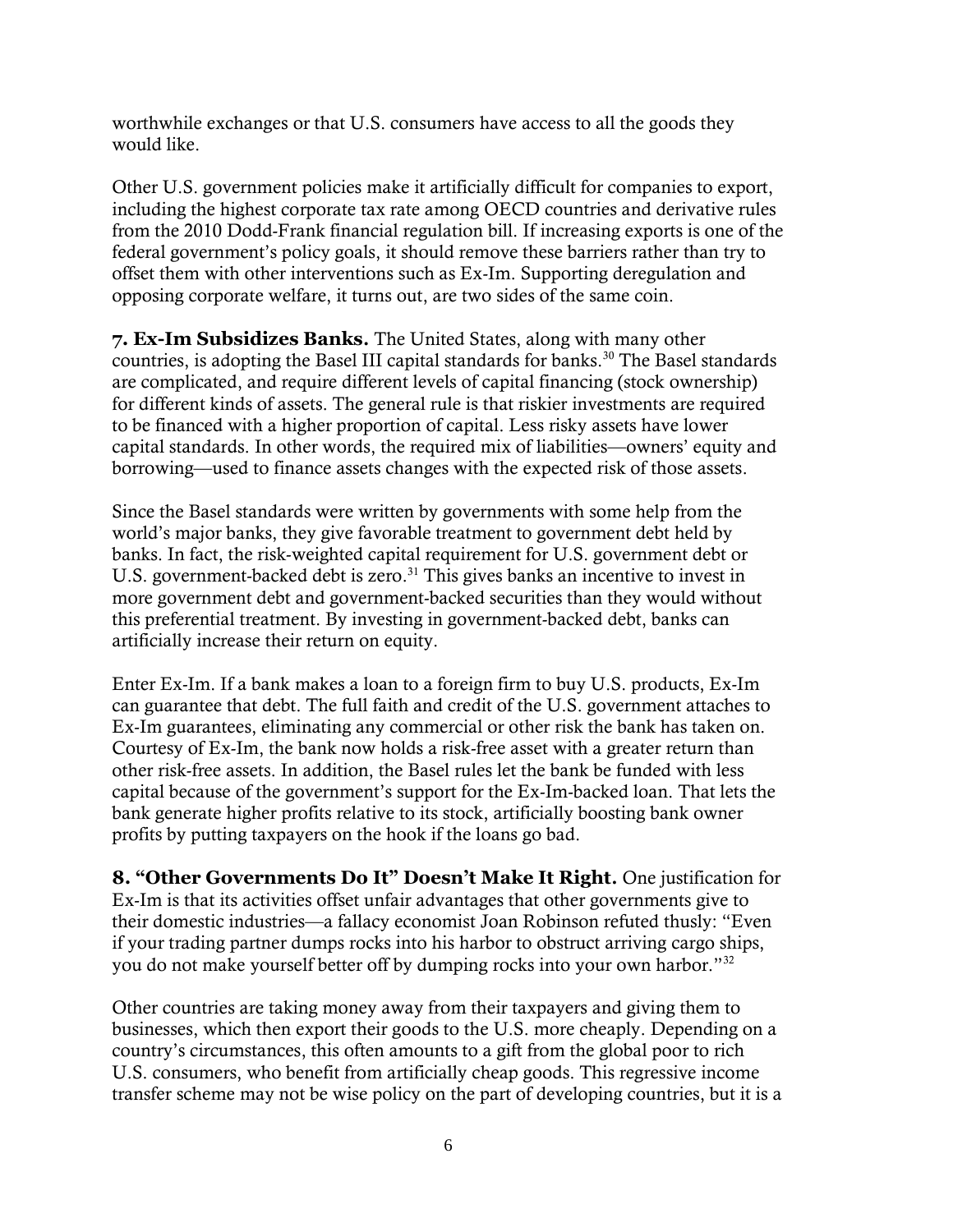gift to us just the same. Yet, the U.S. government insists on reciprocating with similarly misguided policies of its own.<sup>33</sup>

**9. Ex-Im Is a Rent-Seeking Operation.** In economics, an above-normal profit is called a rent. Rents can be gained honestly through innovation or sound business practices, or dishonestly. Rent-seeking is using government to gain rents through subsidies, regulations, barriers to entry, and other dishonest means.<sup>34</sup> The Export-Import Bank is one such method. If Ex-Im beneficiaries want government handouts, it would be far more efficient for the government to simply give them cash. Such a policy would not distort financial markets and international business decisions. But a naked cash grab would strike voters as unseemly.

To illustrate, the late economist Gordon Tullock devised the Tullock Economic Development Plan. It "involves placing a dollar of additional tax on each income tax form in the United States and paying the resulting funds to Tullock, whose economy would develop rapidly. Most would agree that politically this measure, regardless of its desirability, has not the slightest chance of going through." 35

For such a scheme to be politically viable, it needs a cover story that can be sold to the public. The Export-Import Bank is just such a cover story. An official logo, sophisticated-sounding economic rhetoric, and appeals to American jobs and patriotism are designed to make people feel good about the special favors Ex-Im performs for businesses.<sup>36</sup> The trouble is that cover stories such as Ex-Im cause real harm. Capital-needy startups have a harder time finding financing because Ex-Im uses up capital that could go to them instead. Established companies like Delta Airlines are harmed by Ex-Im's subsidies to its foreign competitors.

Cover stories are also inefficient. Paying staff salaries and renting office space are far more expensive than simply cutting checks to Ex-Im beneficiaries. The result is that resources which could have instead been put to other uses become a deadweight loss.

**10. Ex-Im Loses Money.** The Export-Import bank claims to make an annual profit of roughly \$1 billion per year.<sup>37</sup> But a recent Congressional Budget Office (CBO) report finds the Bank actually runs at a loss.<sup>38</sup> The reason for the difference is that Ex-Im uses accounting standards to make its activities look as favorable as possible.

In estimating the present value of its portfolio, Ex-Im uses Federal Credit Reporting Act standards, which use a discount rate equal to the yield of U.S. Treasury bonds. Treasury bonds are backed by the full faith and credit of the U.S. government, so markets treat them as essentially riskless. As a result, they have a very low interest rate. Other investments, whether stocks, bonds, or Ex-Im's own financial products, tend to have higher yields than Treasury bonds. Because its portfolio outperforms Treasury bonds as an investment opportunity, Ex-Im claims to make money for the government. What this really tells us is that the Bank succeeds in jumping over the lowest of all possible hurdles.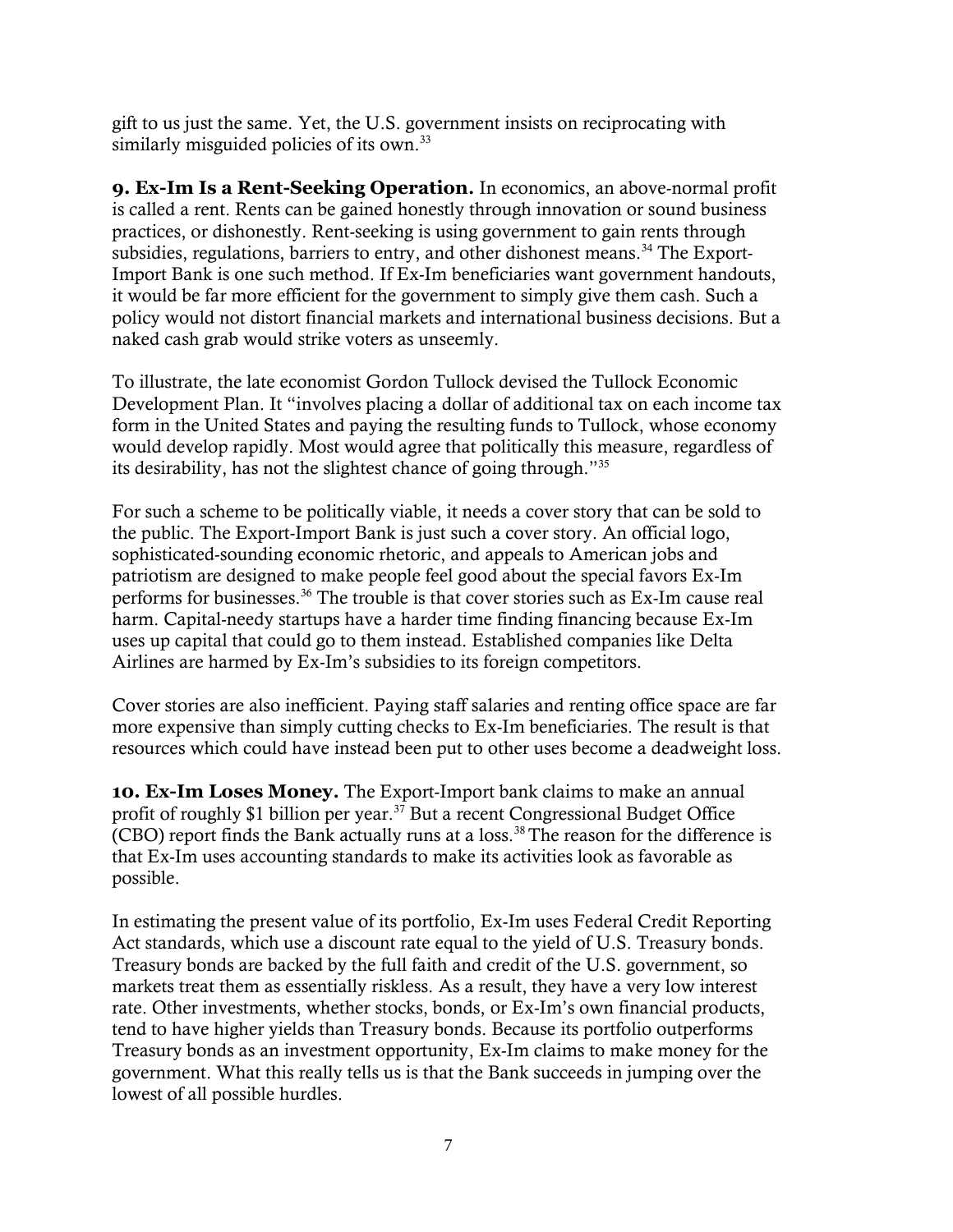Ex-Im's portfolio does not perform nearly as well under more widely used fair-value accounting standards, the dominant standard for both the private sector and many government agencies. Fair-value accounting, which uses discount rates set by market values to account for risk, gives a more accurate picture of how risky Ex-Im's portfolio truly is, and how it performs compared to similar alternative investments. By this standard, CBO estimates that Ex-Im will lose the government about \$2 billion over the period 2015-2024, instead of gaining it \$14 billion.

Even if Ex-Im were to turn a profit, that would indicate that the private sector can handle Ex-Im's export financing work.

Moreover, Ex-Im's financial decisions are politically directed, so any profits come with outsized opportunity costs. If the next Google or Facebook is denied financing because Ex-Im used the capital instead, the Treasury could potentially lose out on a large amount of tax revenue those companies would generate in a more free market setting. Arguing that Ex-Im more than covers its costs does not mean that its activities are revenue-maximizing. Consumers, rarely mentioned in the Ex-Im debate, would also lose out on the value such a company could create for them.

**Conclusion.** The Export-Import Bank should be closed as soon as possible. This can happen by letting Ex-Im's charter expire on September 30, by actively voting against reauthorizing the charter, or by passing the Export-Import Bank Termination Act. Whichever course of action lawmakers take, the outcome will be welcome.

Ex-Im helps some businesses at the cost of hurting other businesses. It has a longstanding problem with fraud and corruption. The Bank's dual mandate is selfcontradictory, making it impossible for it to fulfill its mission. Ex-Im favors big businesses over small businesses in a way that violates its charter. It operates along economic ideas that were debunked two centuries ago. Ex-Im subsidizes banks. It is a bad policy intended, at least in part, to counter other countries' similarly bad policies. It enables billions of dollars of unfair corporate rent-seeking. Finally, Ex-Im's claim that it makes a profit is false.

Businesses and consumers are better served by pro-market policies. Politics should be left out of financial decisions. Investors would get higher returns, and deserving companies would have easier access to capital. Consumers would be the ultimate beneficiaries of a financial system that rewards value creation over political connections.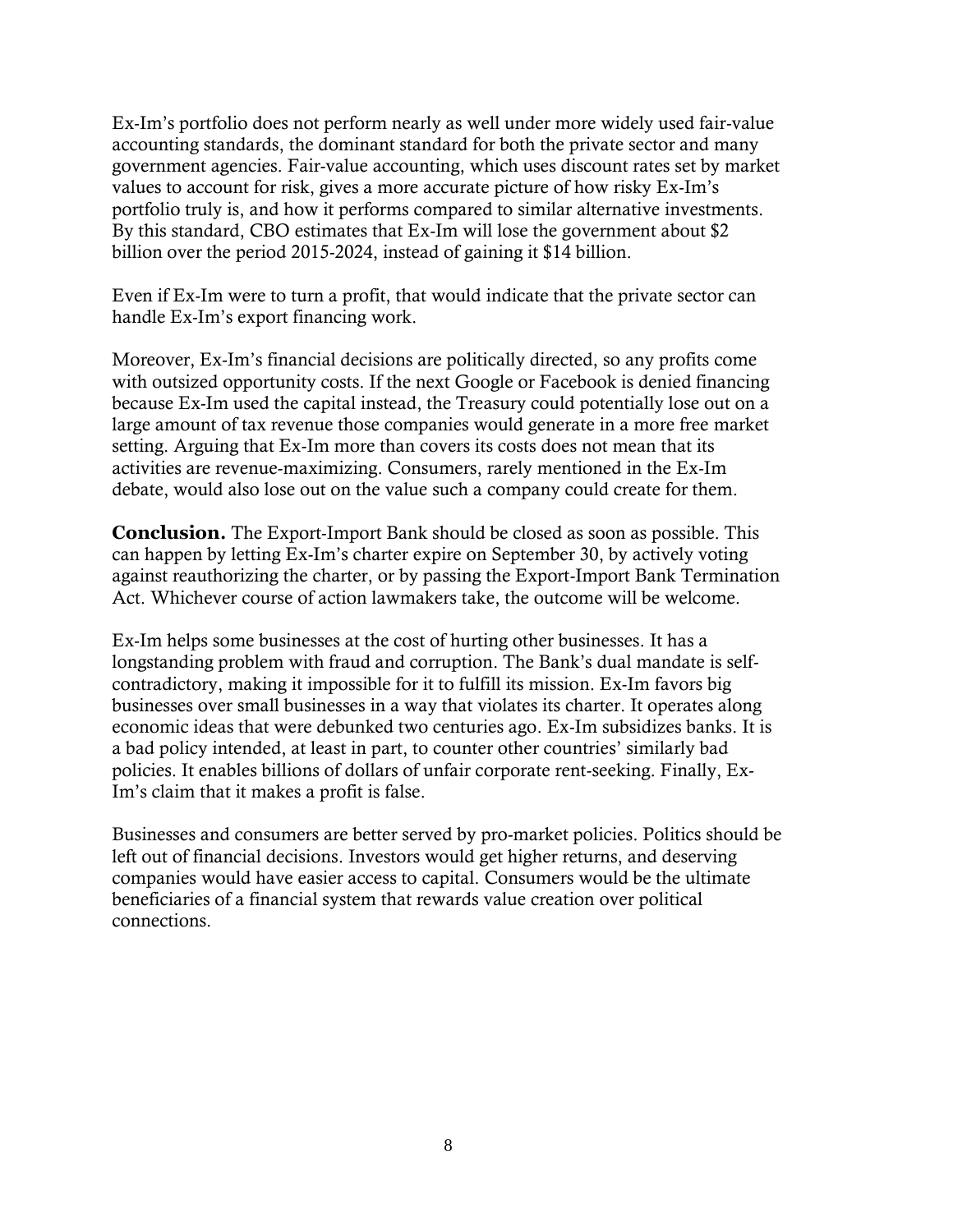## **Notes**

l <sup>1</sup> "Kevin McCarthy: Allow Export-Import Bank to Close," *Politico*, June 22, 2014,

http://www.politico.com/story/2014/06/kevin-mccarthy-export-import-bank-108159.html.

 $2$  The House version is H.R. 2263, the Export-Import Termination Act, sponsored by Rep. Justin

Amash (R-Mich), https://beta.congress.gov/bill/113th-congress/house-bill/2263/text. The Senate version is sponsored by Sen. Mike Lee (R-Ut.), https://beta.congress.gov/bill/113th-congress/senatebill/1102.

<sup>3</sup> Executive Order 6581, "Creating the Export-Import Bank of Washington,"

http://www.presidency.ucsb.edu/ws/index.php?pid=14772.

<sup>4</sup> Executive Order 6638, "Authorizing the Formation of a Banking Corporation to Be Known as Second Export-Import Bank of Washington, D.C.," archived online at

http://www.fdrlibrary.marist.edu/\_resources/images/eo/eo0018.pdf#search, pages 11-14.

<sup>5</sup>Export-Import Act of 1945, http://legcounsel.house.gov/Comps/EIBA45.pdf.

<sup>6</sup>Export-Import Bank 2013 Annual Report,

http://www.exim.gov/about/library/reports/annualreports/2013/annual-report-2013.pdf.

<sup>7</sup>Brian Wingfield, "Ex-Im Chairman Hochberg Defends Against Republican Foes," Bloomberg News, June 25, 2014, http://www.bloomberg.com/news/2014-06-25/republican-backing-ex-im-s-demisespars-with-democrat.html.

<sup>8</sup> A classic example of pro-market thought is F.A. Hayek, "Competition as a Discovery Procedure," *The Quarterly Journal of Austrian Economics*, Vol. 5, No. 3 (Fall 2002), 9-23,

http://mises.org/journals/qjae/pdf/qjae5\_3\_3.pdf.

9 The Mercatus Center at George Mason University's Veronique de Rugy compiled a series of helpful charts, http://mercatus.org/sites/default/files/derugy-exim-exporters-final.pdf.

<sup>10</sup> The Bank notes that it did not provide direct financing to either Enron or Solyndra. Instead, it provided "export financing support to the company's foreign customers who purchased services or products from Enron," and "provided a loan guarantee to a Belgian bank that in turn financed the purchase of solar panels from Solyndra." This still qualifies as giving Enron and Solyndra special favorable treatment, which is the larger point. "The Facts about Ex-Im Bank," Ex-Im website, undated, http://www.exim.gov/newsandevents/the-facts-about-ex-im-bank.cfm.

<sup>11</sup> "About Us, What We Do, Special Assistance, Environment," Ex-Im website, undated,

http://exim.gov/about/whatwedo/specialinitiatives/environment/.

 $12$  "About Us, What We Do, Special Assistance, Woman and Minority-Owned Businesses," Ex-Im website, undated, http://exim.gov/about/whatwedo/specialassistance/women-and-minorities.cfm. <sup>13</sup> "About Us, What We Do, Special Assistance, Veterans," Ex-Im website, undated, http://exim.gov/about/whatwedo/specialassistance/veterans.cfm.

<sup>14</sup> Written testimony of Richard Anderson before the House Financial Services Committee, June 25, 2014, p. 5, http://financialservices.house.gov/uploadedfiles/hhrg-113-ba00-wstate-randerson-20140625.pdf.

<sup>15</sup> Ibid, p. 7.

<sup>16</sup> David Ingram, "Delta Sues U.S. Export-Import Bank over Aircraft Subsidies," Reuters, February 13, 2013, http://www.reuters.com/article/2013/02/14/us-usa-delta-lawsuitidUSBRE91D01J20130214.

<sup>17</sup> Timothy P. Carney, "Lights Out at GE," *The American Conservative*, May 9, 2005,

http://www.theamericanconservative.com/articles/lights-out-at-ge/.

<sup>18</sup> Data from Export-Import Banks, http://exim.gov/customcf/congressionalmap/us\_map.cfm. <sup>19</sup> Export-Import Bank, 2013 Annual Report, p. 2,

http://www.exim.gov/about/library/reports/annualreports/2013/annual-report-2013.pdf.  $^{20}$  Export-Import Bank, "The Charter of the Export-Import Bank of the United States," August 30, 2012,

http://www.exim.gov/about/whoweare/charterbylaws/upload/Updated\_2012\_EXIM\_Charter\_Au gust\_2012\_Final.pdf.

<sup>21</sup> Osvaldo Luis Gratacos, testimony before the House Financial Services Committee, June 13, 2013, http://financialservices.house.gov/uploadedfiles/113-30.pdf.